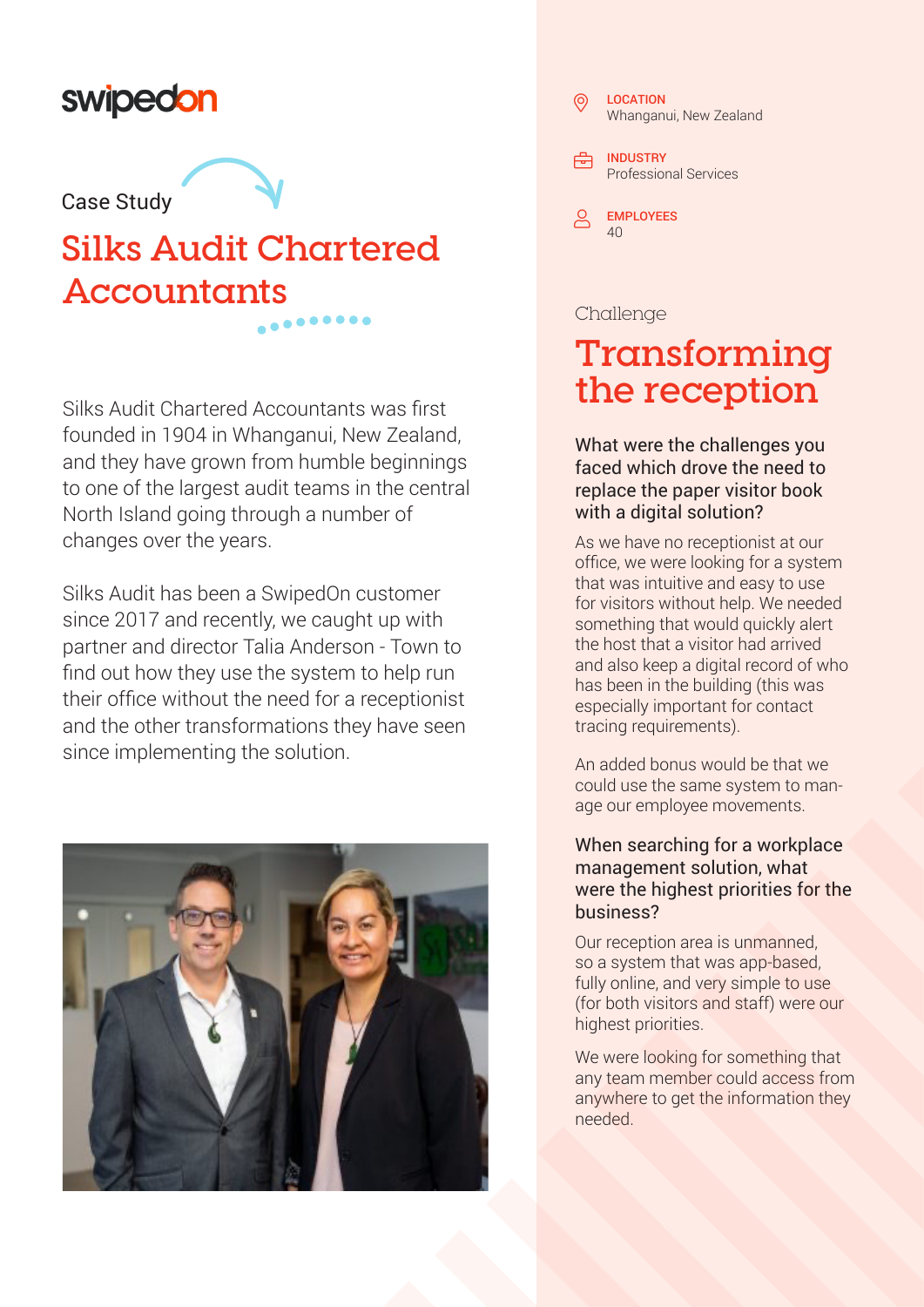Solution

## **Why SwipedOn?**

We know there are a number of different visitor management solutions on offer - what was the biggest reason for your company choosing SwipedOn as your solution?

The biggest factor for us was a system that was intuitive for all employees and visitors to use. We chose SwipedOn because it was easy to log in, adjust and customize to suit our brand.



#### What features of SwipedOn are the most beneficial to Silks Audit Chartered Accountants?

- Easy visitor sign in
- $\triangle$  Email notifications
- **B** ID badge printing
- Visitor photo capture
- Visitor agreements / NDAs
- Employee in/out
- $\mathscr S$  Customizable design
- Visitor pre-registration

#### What results did you achieve by implementing SwipedOn?

Before we adopted the SwipedOn System we relied on a bell in reception to notify us that a visitor was there. Then whoever was there first would have to go and find the person the visitor was there to see. It was a very manual and time-consuming process.

Now visitors can easily sign themselves in on the iPad and wait in the reception area, the correct host is automatically notified when they arrive and as a bonus, we have a digital record of who has been in our building and when, which enables us to carry out contact tracing if required.





These features save us time and resources by automating tasks that would otherwise have to be done manually.